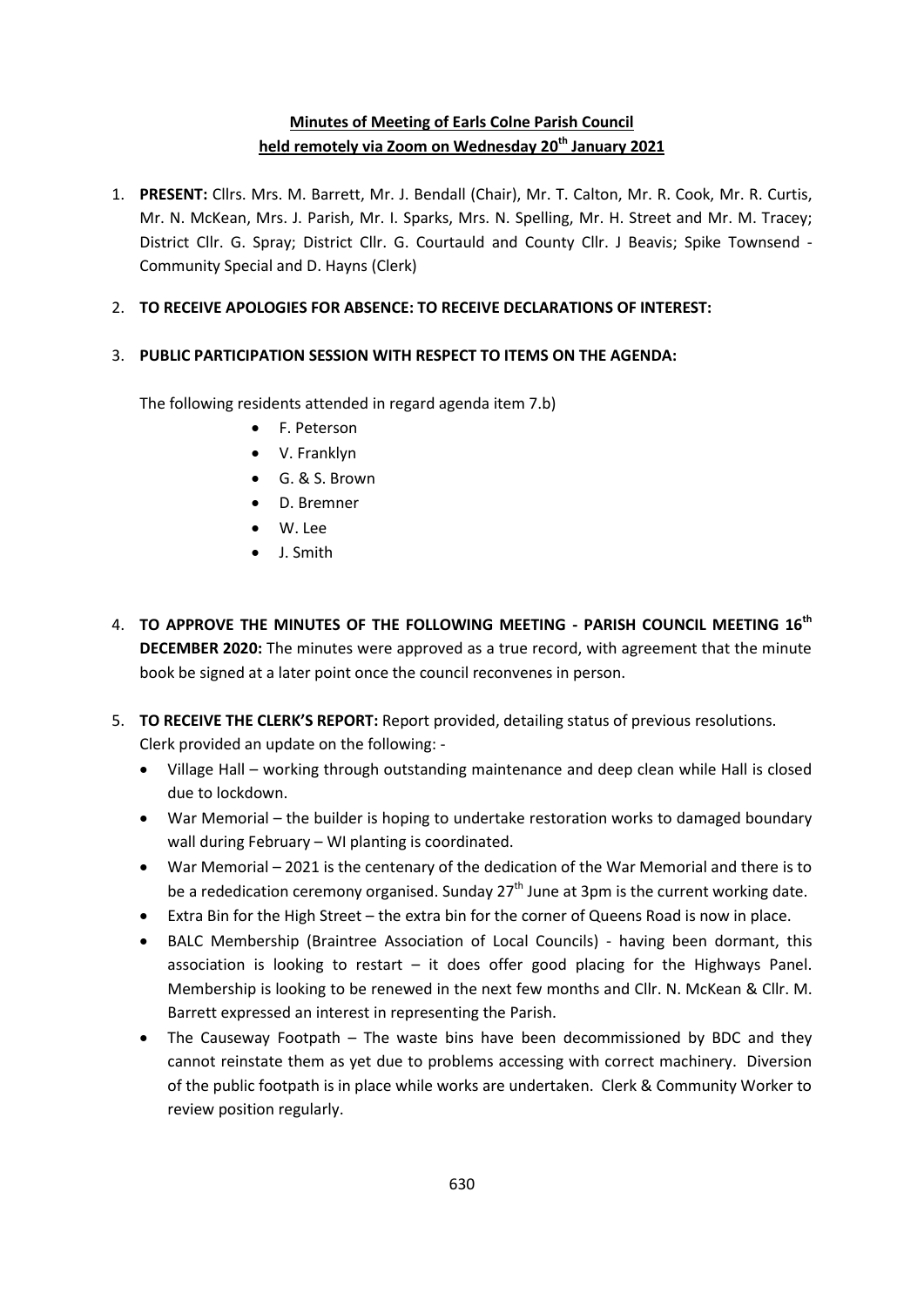## **6. TO RECEIVE THE COMMUNITY SPECIALS REPORT**

- The Vaccine roll out has been aided by over 400 volunteers and Spike would like to point out how well organised and smoothly these appointments have been running with the organisation from the Pump House Surgery and the PCN Colne Valley.
- Speeding Review it has been noticed that there does seem to be an issue. There will be a review organised through the Community Specials to aid while the Community Speed Watch Volunteers cannot mobilise due to the current Tier issues.
- Colne Valley Crime Prevention Panel due to an increase in burglaries the suggestion was made that this panel is set up with representatives from Earls Colne and Colne Engaine, taken offline with Cllr Sparks for organisation when the current Tier issues are lifted.

# 7. **PLANNING:**

a) Decisions reached by Braintree District Council as follows: -

| <b>Application No.</b> | Location           | <b>Description</b>                                     | <b>BDC</b> Decision |
|------------------------|--------------------|--------------------------------------------------------|---------------------|
|                        |                    |                                                        | <b>Minutes</b>      |
| 20/02033/CLPLB         | Earls Colne        | Application for a Certificate off Lawfulness of        | Application         |
|                        | Library,           | Proposed Works to a Listed Building - Like for like    | Refused             |
|                        | 38 High Street,    | repair off existing windows and doors and provision    |                     |
|                        | <b>CO6 2PA</b>     | of internal secondary glazing.                         |                     |
| 20/00395/TPO           | 15 Josselin Close, | Notice of intent to carry our works to tree protected  | Application         |
|                        | <b>CO6 2SE</b>     | by Tree Preservation Order $64/00$ - Fell diseased     | Permitted           |
|                        |                    | flowering Cherry, tree has been declining for the last |                     |
|                        |                    | couple of years, especially on one side. The tree was  |                     |
|                        |                    | dead wooded two years ago and has regained more        |                     |
|                        |                    | dead wood since. Client would like it removed and      |                     |
|                        |                    | to replant a tree better suited                        |                     |
| 20/01395/FUL           | 9 Queens Road,     | Erection of a single-storey<br>bedroom<br>two          | Application         |
|                        | <b>CO6 2RP</b>     | replacement dwelling house.                            | Permitted           |
|                        |                    |                                                        |                     |
| 20/00440/TPOCON        | 13 Church Hill     | Reply to query to BDC on lack of drawings/plans        | No Objection        |
|                        |                    | submitted with the application made. Admin Officer     |                     |
|                        |                    | for Landscape Services advised due to the              |                     |
|                        |                    | application being in a Conservation Area it does not   |                     |
|                        |                    | require them but there has to be 6 weeks               |                     |
|                        |                    | notification - during this time BDC can choose to      |                     |
|                        |                    | grant the work or put a TPO on the trees               |                     |

## b) Current Applications were reviewed by the Parish Council as follows: -

| <b>Application No.</b> | <b>Location</b>   | <b>Description</b>                        | <b>Parish Council</b><br><b>Decision</b> |
|------------------------|-------------------|-------------------------------------------|------------------------------------------|
| 20/02206/DAC           | Land South of     | Application for approval off details as   | Agreed formal                            |
|                        | Halstead Road     | reserved by conditions 8,14,15,19,22 & 26 | letter to be                             |
|                        | Earls Colne Essex | of approved application 15/01580/OUT      | drafted                                  |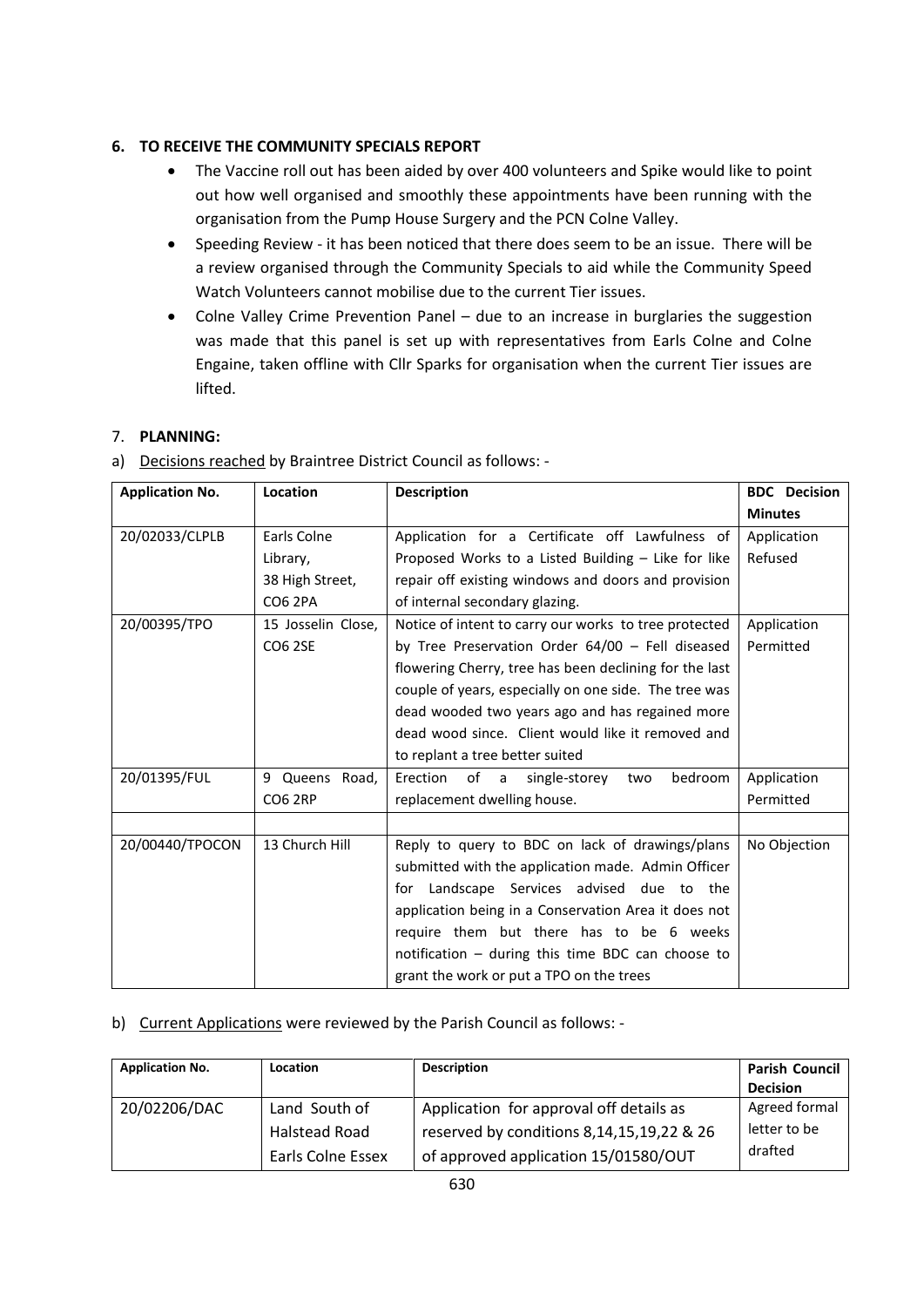|                |                      |                                              | detailing     |
|----------------|----------------------|----------------------------------------------|---------------|
|                |                      |                                              | concerns      |
| 20/02207/DAC   | Land South of        | Application for approval of details as       | As above      |
|                | Halstead Road        | reserved by condition 24 of approved         |               |
|                | Earls Colne Essex    | application 15/01580/OUT                     |               |
| 21/00008/TPOCO | Little Croft 48 Park | Notice of intent to carry out works to trees | No Objections |
| N              | Lane CO6 2RH         | in a Conservation Area – Reduce Conifer at   |               |
|                |                      | front of house by 5 meters in height to      |               |
|                |                      | match where the large stem fell in the       |               |
|                |                      | winds, last year and Reduce Oak by house to  |               |
|                |                      | old points to reduce risk of damage to       |               |
|                |                      | property, Holm Oak, cut back from house      |               |
|                |                      | wall by 3 meters or old points, reduce crown |               |
|                |                      | off tree by 3 meters, reason for work, to    |               |
|                |                      | stop roots from expanding further causing    |               |
|                |                      | damage                                       |               |

# 8. **FEEDBACK FROM CLLR G. SPRAY ON ACTIONS FROM 16TH DECEMBER MEETING:**

 $\bullet$  Cllr Spray confirmed that these points will be raised at a meeting on 29<sup>th</sup> January 2021 and clarification will be emailed to the Clerk for distribution.

## **9. TO DISCUSS STATION ROAD CORRESPONDENCE ON SPEED AND DRAINAGE ISSUES:**

- It was confirmed issues have been ongoing.
- Letter to Essex County Council Highways Department to be supported by a letter from the Parish Council.
- Due to nature of the issues this correspondence to also include requests for action to:-
- **•** Environment Agency.
- British Telecom.
- Anglia Water.

# **10. TO CONFIRM VILLAGE INFORMATION DISPERSAL/ENGAGEMENT ON EMERGING ISSUES POLICY:**

 Communications Policy to be created for next Parish Council Meeting Cllrs. Mr. M. Tracey , Mrs. N. Spelling and Clerk to coordinate.

#### **11. FEEDBACK FROM SWALLOW FIELDS CONSULTATION:**

All feedback from residents positive. Clerk to move this forward.

#### **12. INVOLVEMENT IN CENSUS 2021.**

- Signage to be displayed on Village notice boards.
- Cllr N. Spelling requested further information on assistance required.

#### **13. TO RECEIVE AN UPDATE ON THE PUMP HOUSE SURGERY AND VACCINATION PLANS:**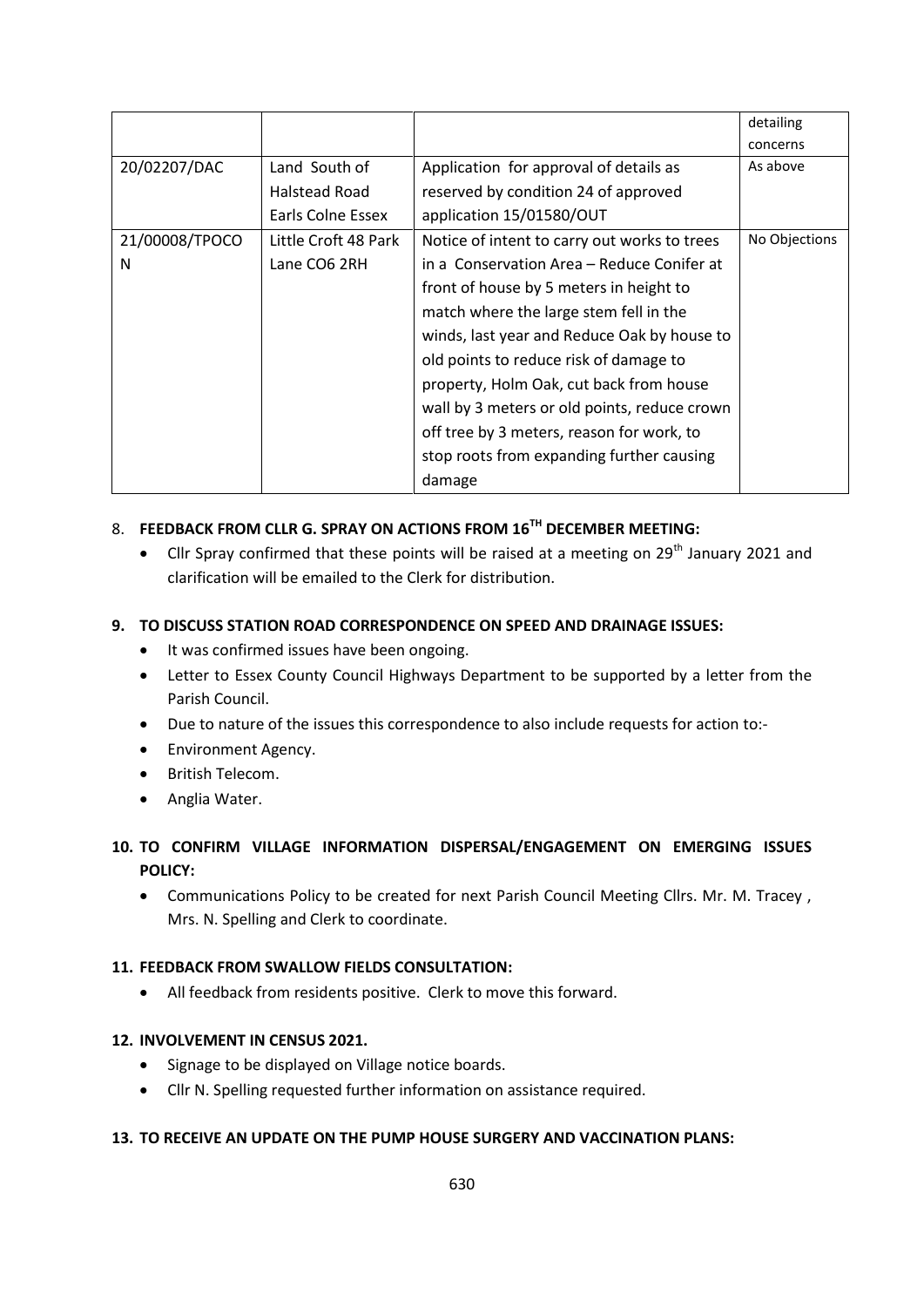- Cllr. J. Parrish endorsed the feedback from the Community Special and the excellent works the Surgery and Volunteers have been undertaking.
- The rollout is covering those over 80, and the Village Care Homes and staff.
- There has been issues with the supply of the vaccine and this has led to short notice being given on appointments.

### **14. TO RECEIVE AN UPDATE ON PLANS TO REFURBISH THE VILLAGE HALL**

 Both the flier for the Village Hall and the Housing Needs Survey will be delivered together, with both replies to be returned in the same postage paid envelope

## 15. **TO RECEIVE AN UPDATE ON CYCLEWAYS:**

 $\bullet$  Cllr. J. Parish gave an update from the meeting held on 14<sup>th</sup> January 2021.

### **16. TO CONFIRM OPEN SPACES PLAN FOR 2021.**

Clarification on entries requested for entry before deadline.

### **17. UPDATE ON NEIGHBOURHOOD PLAN**

• Update by Cllr. T Calton received.